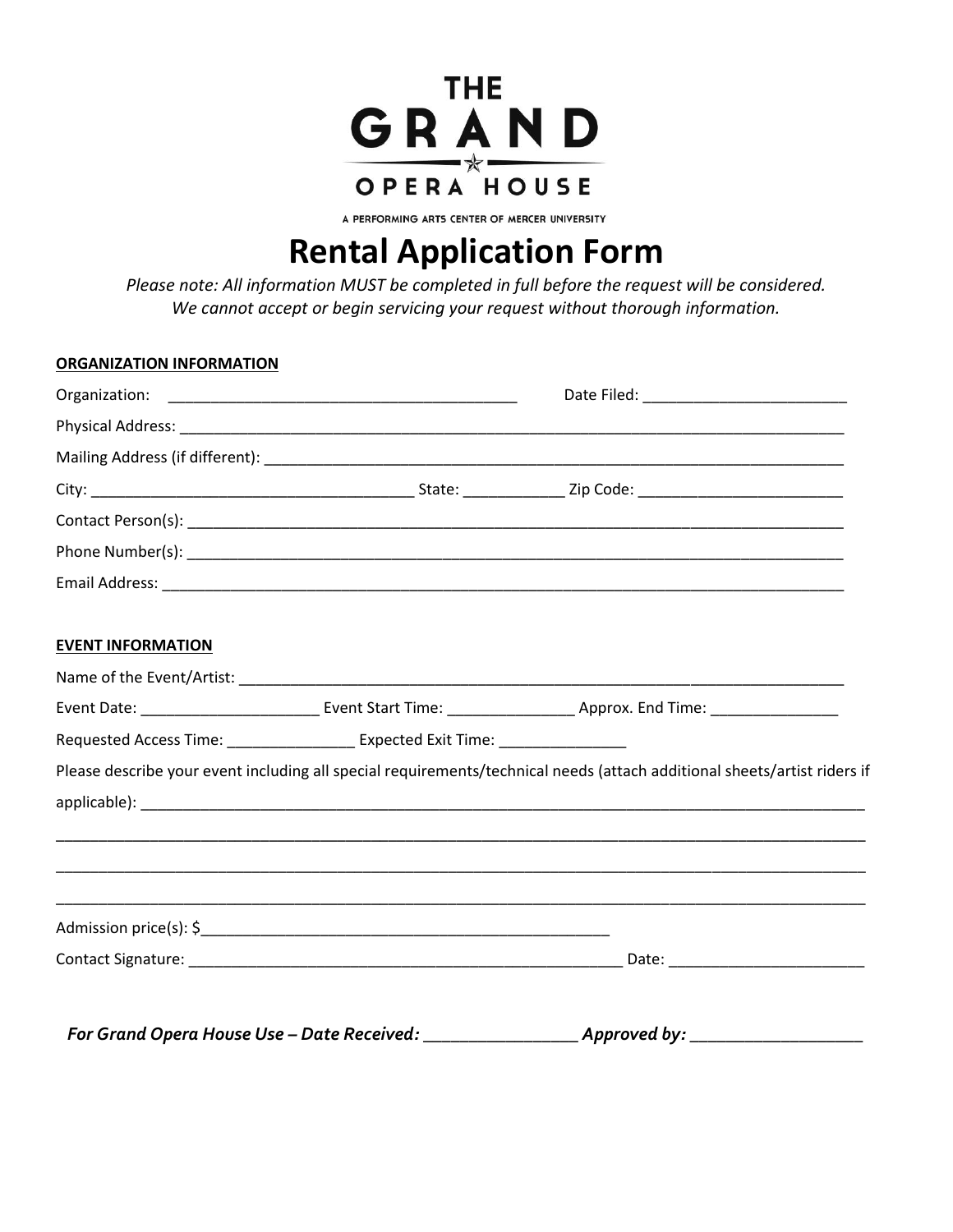# **Grand Opera House Rental Policies And Procedures**

- **1. AVAILABILITY POLICY –** During the December May period of each year, the Grand Opera House will effectively have a first hold on all dates for the following September – May period while it completes the booking of its season. Potential renters may request a second hold on dates, and The Grand will do its best to release dates for rental bookings as quickly as possible. The Grand also reserves the right to extend or establish new holds throughout the year as opportunity bookings become available. The Grand also has a number of evergreen renters who will command dates at certain established parts of the year, and these dates will not be available for consideration for other rental parties.
- **2. DATES FOR HOLDS**  Renters may establish first or second hold dates by contacting The Grand's Rental Coordinator, Chas Pridgen, at 478-301-5464. The Grand will not hold blocks of dates, nor extending holds for more than six weeks, without request for exception to the Executive Director through the Rental Coordinator. *Failure to complete the booking within the agreed hold period will result in cancellation of the hold or holds*.
- **3. APPLICATION SUBMISSION**  The organization must submit a completed Rental Application Form. Completed forms may be emailed to pridgen\_cf@mercer.edu
- **4. APPLICATION REVIEW** Grand management will review the application within 5 business days, under normal circumstances. A rental engagement will not be unduly withheld, but may be denied if in the sole determination of management the rental request is not seen to be in the best interest of the Grand Opera House or Mercer University. Prior to acceptance of the request, the renter will need to conference with Grand staff in order to generate an estimate of total expenses, which will determine the deposit amount required to secure the date.
- **5. PRE-PRODUCTION MEETING** At least one pre-production meeting is mandatory, and the renter is required to meet in person or by conference call with Grand staff at a point or points to be determined by The Grand but not later than 10 business days prior to the engagement. Failure to comply may result in the cancellation of the rental date and/or inability to make future rental requests to The Grand Opera House.
- **6. CONTRACT AND DEPOSIT** Upon determination of estimated event cost, a Grand Opera House Rental Agreement will be issued, including a deposit amount required to finalize securing the rental date. **Countersigned copies by the renter plus the stated deposit amount must be received by The Grand before booking is complete.** The event may not be announced, publicized, or put on sale prior to receipt of a fullyexecuted contract and cleared deposit check. Failure to adhere to these terms may result in immediate cancellation of the event.
- **7. PAYMENT All fees and costs will be deducted from final ticketing settlement.** The remaining revenue from ticket sales will be remitted by Mercer University to the renter no later than 5 business days after the event under normal circumstances. Expenses in excess of sales must be paid by the user within five business days after completion of the event. **Grand management reserves the right to request an additional deposit to cover all anticipated costs if in its estimation the renter will not achieve sufficient ticket sales to cover these costs.**

I have read and elect to accept The Grand Opera House Rental Policies And Procedures, as stated above.

Rental Representative: \_\_\_\_\_\_\_\_\_\_\_\_\_\_\_\_\_\_\_\_\_\_\_\_\_\_\_\_\_\_\_\_\_\_\_\_\_\_\_\_\_\_\_ Date: \_\_\_\_\_\_\_\_\_\_\_\_\_\_\_\_\_\_\_\_\_\_\_\_

Please submit this signed form with your rental application. We will provide an additional copy to you for your records.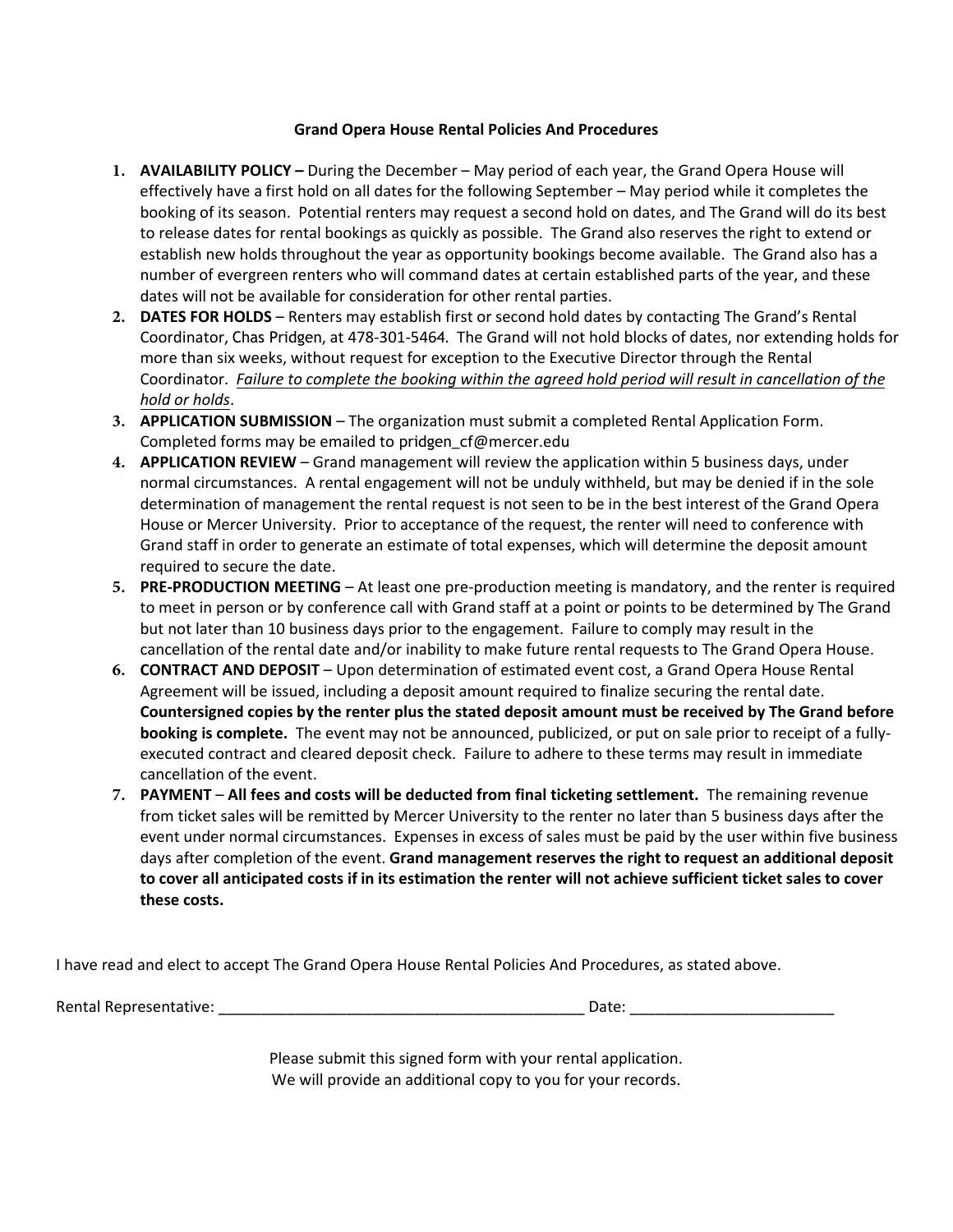# **The Grand Opera House – Rental Rate Sheet**

| Day of the Week                                                                               | <b>For-Profit Business Rate</b> | <b>Non-Profit Business Rate*</b> |
|-----------------------------------------------------------------------------------------------|---------------------------------|----------------------------------|
| Friday-Sunday (up to 10 hrs.)                                                                 | \$1,800                         | \$1,000                          |
| Monday-Thursday (up to 10 hrs.)                                                               | \$1.500                         | \$ 850                           |
| *Non-profit renters must provide a copy of their IRS 501©(3) designation letter with deposit. |                                 |                                  |

# **PLEASE NOTE: RENTERS THAT EXCEED THE RENTAL PERIOD (10 HOURS) WILL BE CHARGED \$50 FOR EACH HALF-HOUR INCREMENT BEYOND THE 10 HOUR ALLOWANCE, unless excepted in advance by the Executive Director.**

#### **Grand Opera House rentals include:**

- Stage, basic sound and lights, rigging, and other technical equipment, except as listed below.
- Heating, air conditioning and hot and cold water as installed on premises.
- Use of all dressing rooms, green room and laundry facilities.

# **Grand Opera House rentals do not include:**

- Technical labor and other event personnel (see schedule below)
- Liability insurance (minimum \$1 million combined single limit required by all users)
- Applicable music license fees (ASCAP, BMI, SESAC, etc.)
- Sales tax obligation (8%)
- Cleaning personnel (see schedule below)
- Performance programs or access to copying services
- Tables, linens, chairs
- Audio and visual recording fees
- Premium and other equipment rental fees
- Box Office service fees (see below)

# **Personnel Rates\***

Fire marshals (Up to 3 required)  $$21$  per hour House manager (1 required) \$16 per hour Additional Ushers (if required)  $\begin{array}{c} \S$  8 per hour Police (as required) \$20 per hour

Technicians (3 minimum) \$19.50 per hour (Lighting & sound engineers, stage mgr and crew) Cleaning personnel \$200 per performance day/\$100 each additional performance In same day; \$100 per rehearsal/non-performance day

\**Number of technicians determined at the sole discretion of the Technical Director. A four-hour minimum applies to all technical personnel. The Grand Opera House is not a union house.*

| <b>Equipment Rental</b> |                                                                          |
|-------------------------|--------------------------------------------------------------------------|
| Microphones             | One mic provided at no charge. Additional mics \$25 each.                |
|                         | A \$20 deposit may be requested, at the discretion of GOH staff.         |
| Premium Sound System    | \$3,000.00 (Speakers, board, mics & engineer)                            |
| <b>Follow Spots</b>     | \$50.00 each (must be operated by GOH employee)                          |
| <b>Acoustical Shell</b> | \$600.00 (Note: Use of the shell requires additional personnel costs for |
|                         | set-up and tear down, based on the rates above)                          |
| <b>Tables</b>           | Two provided at no cost. \$7.00 for each additional.                     |
| Chairs                  | Ten provided at no cost. \$2.00 for each additional.                     |
| <b>Risers</b>           | \$4.00 each                                                              |
| Grand piano             | \$450                                                                    |
| Piano tuning            | At cost                                                                  |
| Pit stairs              | \$150 (Note: 4 person crew is required for set-up and tear down, based   |
|                         | on the personnel rates above)                                            |